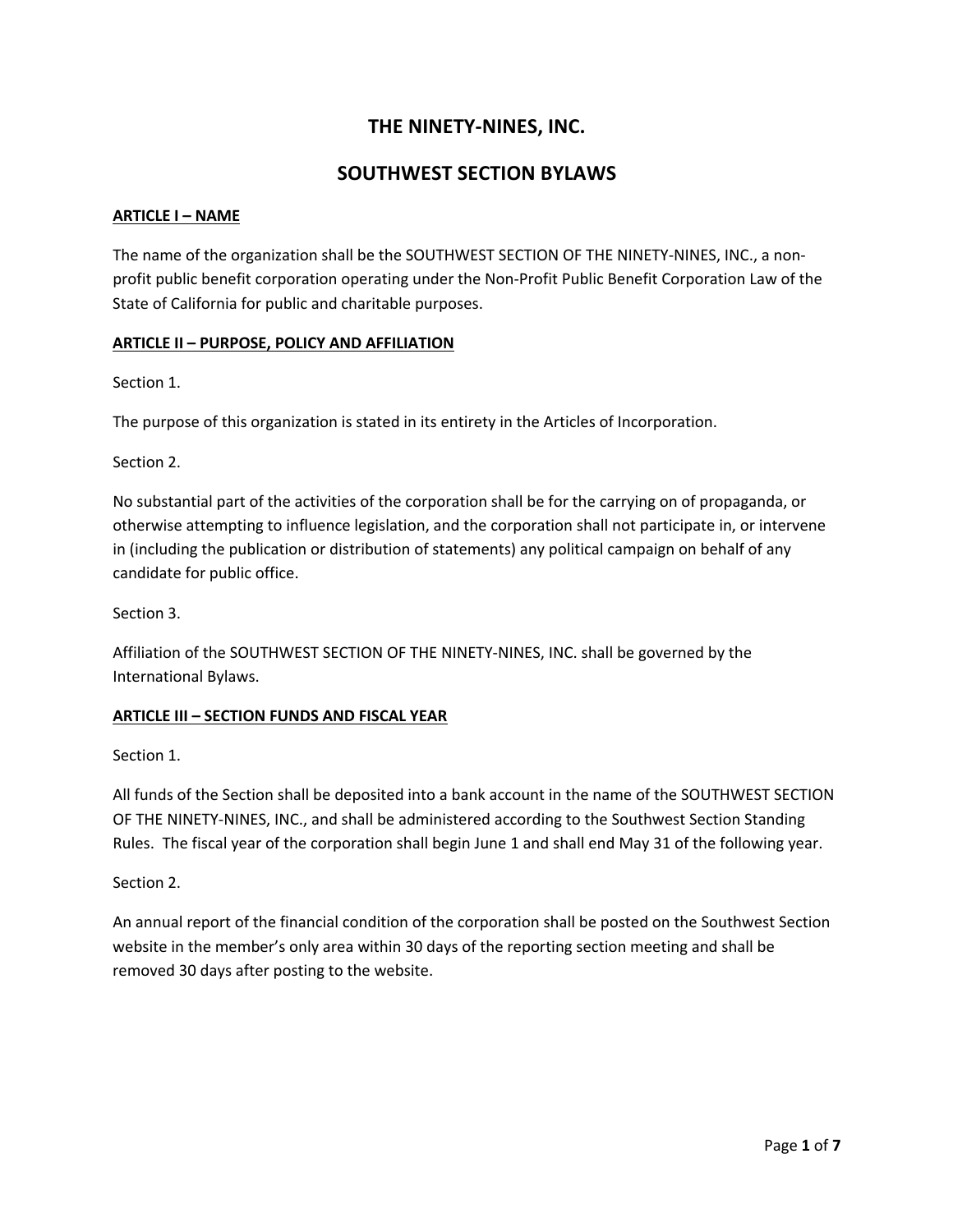# **ARTICLE IV – MEMBERSHIP**

Rules for membership and the classification of members are as stated in the International Bylaws and shall govern.

### **ARTICLE V – MEETINGS**

Section 1.

This corporation shall meet semi-annually at specific times and places to be designated and approved by the members at a previous semi-annual meeting.

Section 2.

The corporation is required to have an annual meeting. The Spring semi-annual meeting shall serve as the annual meeting.

Section 3.

Business to be conducted at corporate meetings may include election of officers, reports of officers and committees, and any other business that may arise.

Section 4.

The corporation shall notify all members of Section meetings by direct mail or electronic means.

Section 5.

Special meetings may be called by the Governor or by a majority of the Chapters upon a 30-day notice to the Chapters, or by five percent (5%) of the members of the Southwest Section upon written demand to the Governor. In the call for a special meeting the exact purpose of the meeting shall be stated and no other business shall be transacted at said meeting.

Section 6.

Meetings of the Board of Directors shall be called at the discretion of the Governor or upon request of a majority of the Board members and may include committee members and other interested parties.

#### **ARTICLE VI – RIGHTS AND REPRESENTATIVES**

Section 1.

Each Chapter shall be represented at the Section meetings by the delegates so designated by the Chapter, with each delegate holding one (1) vote.

Section 2.

Delegates must be members as set forth in Article IV.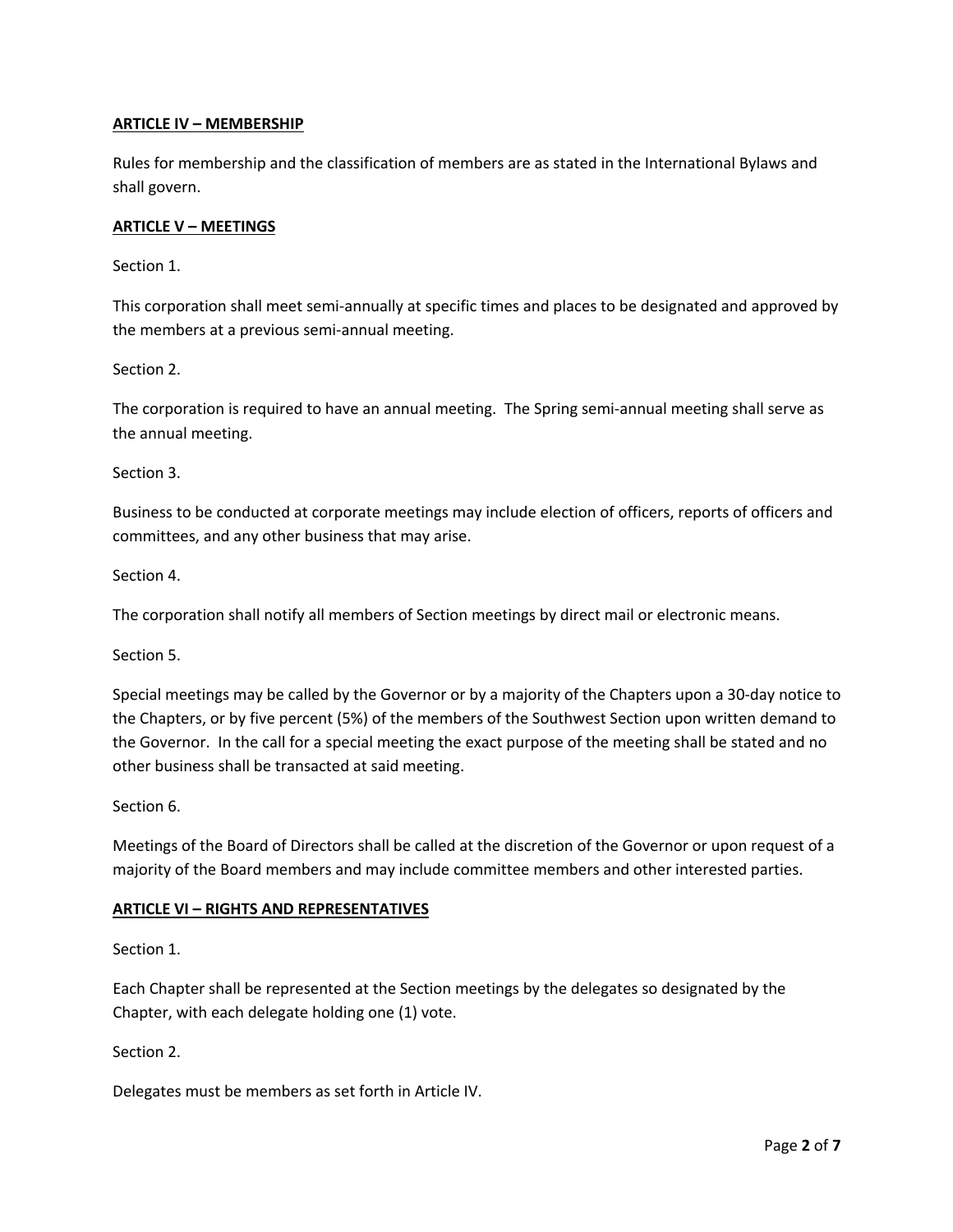# Section 3.

Delegate attendance shall be in accordance with the procedures of the organization as set forth in the Standing Rules.

Section 4.

Each member shall be entitled to cast one (1) vote by direct mail or by electronic means for the election of each Southwest Section elective position.

### Section 5.

Members shall have access to Section records for purposes of reviewing same upon written request made to the Governor, with reasonable notice and at a time mutually agreed upon between the custodian of said records and the member making the request.

### **ARTICLE VII – QUORUM**

Sixty (60) percent of the registered delegates shall constitute a quorum.

### **ARTICLE VIII – NOMINATIONS AND ELECTIONS**

Section 1.

The elective officers shall consist of a Governor, Vice Governor, Secretary, Treasurer, two (2) Directors and five (5) Nominating Committee members. The Chairman of the Nominating Committee shall be the member receiving the greatest number of votes. If unable to serve in that capacity, the Chairmanship will go to the member receiving the next greatest number of votes.

### Section 2.

Any nominee for Secretary, Treasurer, Director or member of the Nominating Committee shall have been a member of The Ninety-Nines, Inc. for a period of two (2) years by the date of her Declaration of Intent to Seek Election and must be an active member as defined in the International Bylaws at the time of filing her Declaration.

Any nominee for Governor or Vice Governor shall, in addition, shall have served as a Chapter Chairman, a member of the Section Board of Directors, or a Section Committee Chairman.

Section 3.

Electronic elections are hereby authorized.

Section Officers shall be elected by a plurality vote through a mailed ballot or by an electronic ballot.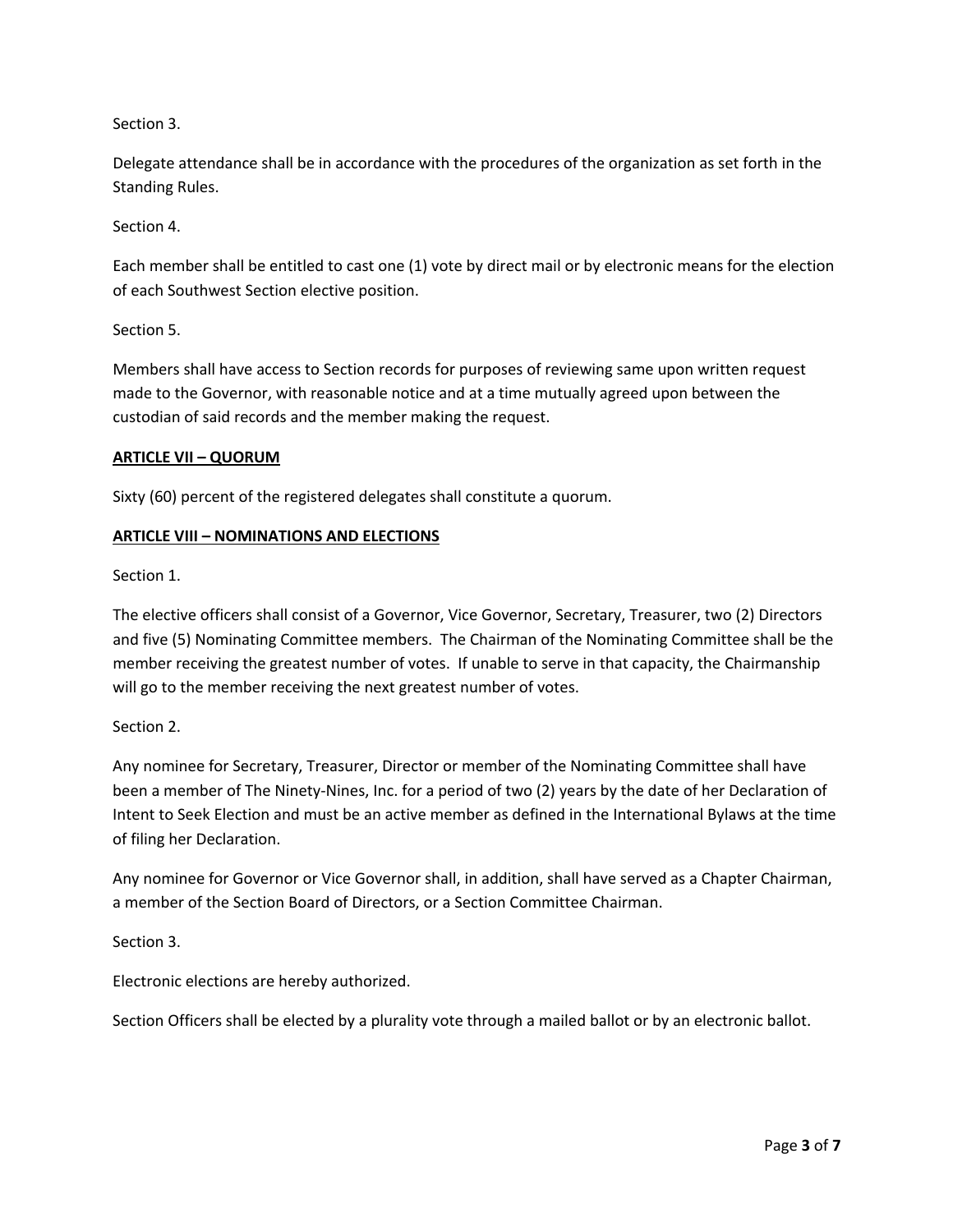# Section 4.

If a Section or Chapter chooses to have a paper ballot election, the Section or Chapter will be responsible for the mailing of ballots and tallying of votes.

If a Section or Chapter chooses to have an electronic ballot election, the Section or Chapter may choose their own service provider as long as it meets The Ninety-Nines specifications for electronic voting and is conducted in accordance with the criteria as outlined in the International Standing Rules. The service provider shall ensure that all members receive only one (1) ballot, that being electronic, and the service provider shall be responsible for tallying the votes.

If a Section or Chapter chooses to have a hybrid election (both paper and electronic) the Section or Chapter is required to use a service provider that meets The Ninety-Nines specifications for electronic voting and is conducted in accordance with the criteria as outlined in the International Standing Rules. The service provider shall ensure that all members receive only one (1) ballot, whether it be paper or electronic, and the service provider shall be responsible for tallying all votes.

### Section 5.

All vacancies shall be filled by selection and vote of the Board of Directors, except for the office of Governor, to which the Vice Governor shall succeed. Any officer may be removed from office for neglect of duty, by the Board of Directors on the demand of two-thirds (2/3) of the Chapters of the Southwest Section.

#### Section 6.

- (a) A term shall be for two (2) years and shall commence on July 1 of the election year.
- (b) All officers shall serve no more than two (2) consecutive terms in that office.
- (c) The immediate Past Governor shall be a member of the Board of Directors and serve one (1) term.

#### **ARTICLE IX – BOARD OF DIRECTORS**

### Section 1.

The business and affairs of this corporation shall be governed and controlled by a Board of Directors of not less than five (5) members.

### Section 2.

The Board of Directors shall be comprised of the Governor, Vice Governor, Secretary, Treasurer, Chairman of the Nominating Committee, and two (2) Directors. The Immediate Past Governor shall be a member of the Board for one (1) term.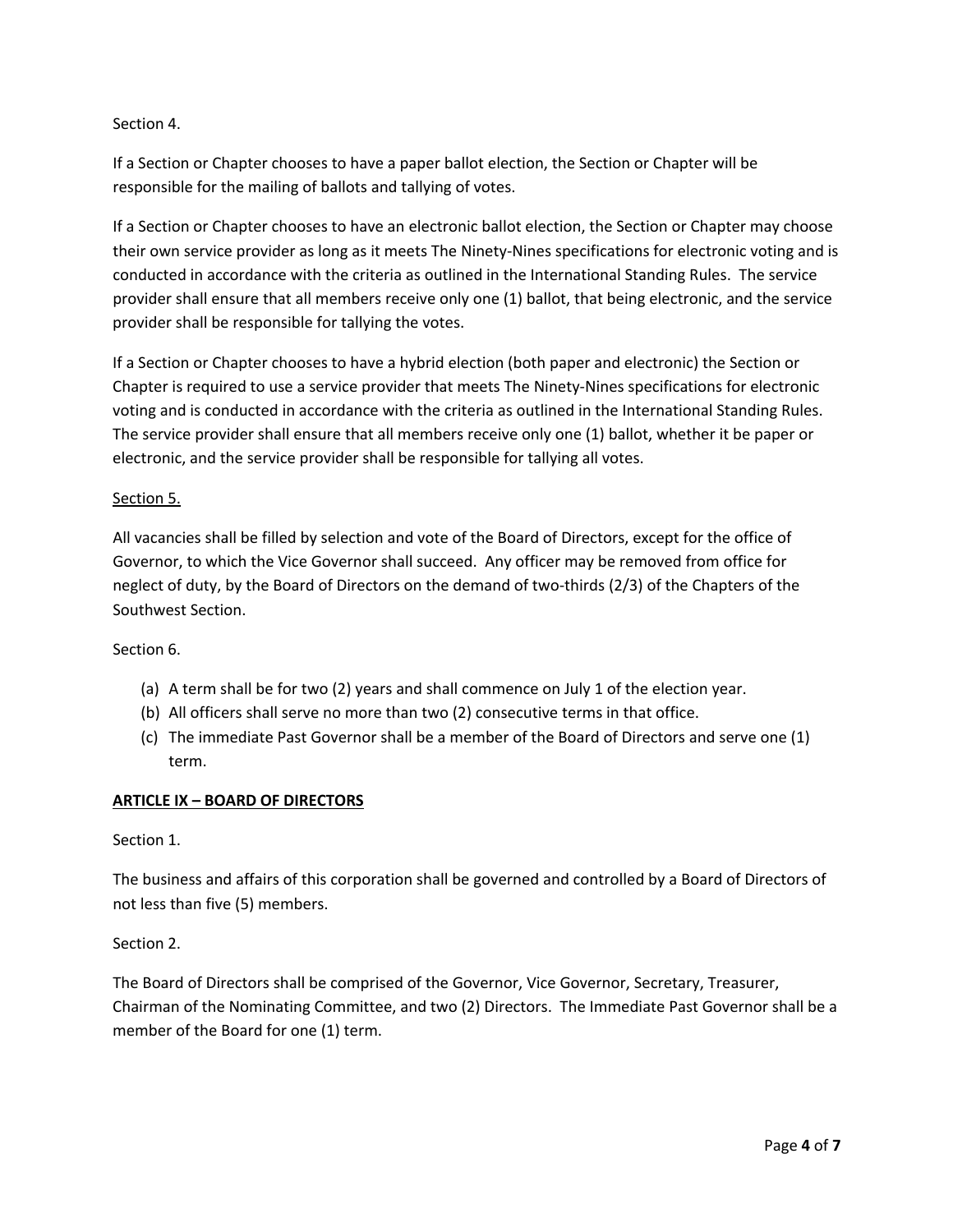# Section 3.

The authorized number of Directors may be changed by an amendment to the Bylaws when adopted by the members.

# **ARTICLE X – DUTIES OF BOARD OF DIRECTORS**

### Section 1.

The Board of Directors shall have all duties and powers as set forth in the Articles of Incorporation. It shall be its duty to carry out the purposes of the corporation according to the law and as provided in these Bylaws. The Board shall approve the expenditures of available non-budgeted funds, and may select an independent auditor to conduct an annual audit at the discretion of the Board.

### Section 2.

- (a) The Governor shall be the Chairman of the Board, shall preside at all Section meetings and meetings of the Board of Directors, shall carry out the collective wishes of the membership, be their spokesperson on matters of Section policy and shall have the responsibilities and duties as set forth in the Standing Rules.
- (b) The Vice Governor shall assist the Governor in the performance of her duties, shall preside at the Section meetings and meetings of the Board of Directors in the absence, resignation or removal of the Governor from office, and shall have the responsibilities and duties as set forth in the Standing Rules.
- (c) The Secretary shall be responsible for the accurate and timely account of all transactions of the Section meetings and meetings of the Board of Directors, shall assist the Governor in the performance of her duties, and shall have the responsibilities and duties as set forth in the Standing Rules.
- (d) The Treasurer shall be responsible for all monies of the corporation and shall make a complete report at each of the semi-annual meetings of the receipts and expenditures. She shall present a budget at the Spring meeting of the Southwest Section for approval by the delegates. The Treasurer shall require that any wire transfer request over \$500 shall be confirmed by the Section Governor. The Treasurer shall further have the responsibilities and duties as set forth in the Standing Rules.
- (e) The Chairman of the Nominating Committee shall preside over the Nominating Committee and shall have the responsibilities and duties as set forth in the Standing Rules.
- (f) The Immediate Past Governor may act as the procedural advisor at the meetings.
- (g) The two (2) Directors shall assist the Board of Directors in in any way possible and at the request of the Governor.

### **ARTICLE XI – NEW/DISBANDING CHAPTERS**

New or Disbanding Chapters shall be formed or dissolved as stated in the International Bylaws.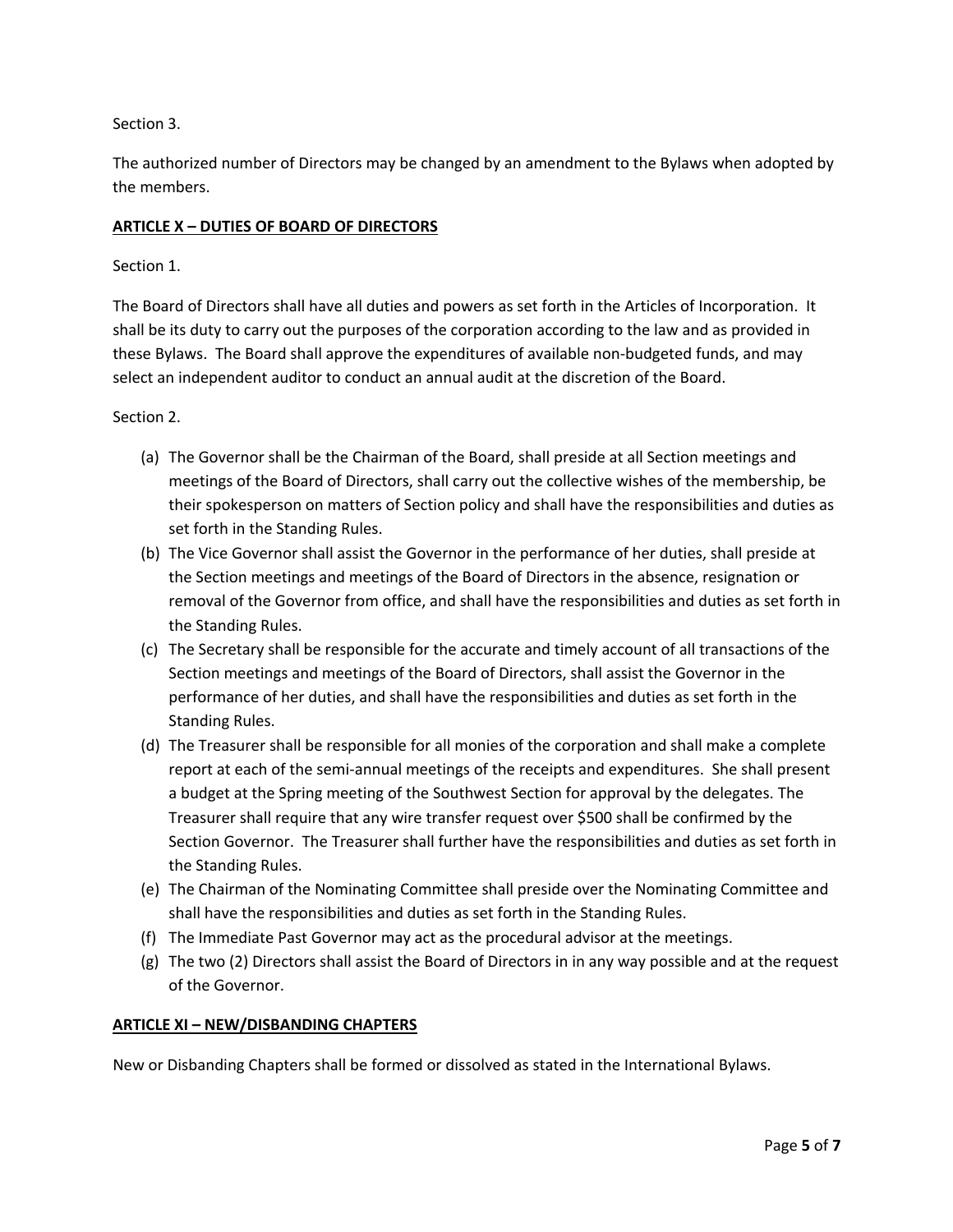### **ARTICLE XII – COMMITTEES**

Section 1.

The Governor may appoint a Chairman for each of the committees listed in the Standing Rules.

Section 2.

All committees shall submit an annual written report and shall operate in accordance with their Standing Operating Procedures.

Section 3.

The Governor shall choose such Special Committees and appoint Chairmen as she may deem advisable.

Section 4.

The Governor shall be an ex-officio member of all committees except the Nominating Committee.

### **ARTICLE XIII – READER'S COMMITTEE**

The Governor shall appoint three (3) of the delegates present at each semi-annual meeting to read and approve the minutes of such meeting. The Secretary shall forward copies of the minutes to each member of said committee within 30 days of that meeting. Each member of the committee shall return such minutes, with comments, to the Secretary within two (2) weeks from receipt thereof.

#### **ARTICLE XIV – AMENDMENTS**

Section 1.

These bylaws may be amended at either semi-annual meeting, provided the proposed amendment(s) have been submitted to all the Chapters and posted on the Member's only section of the SWS website at least 60 days prior to that meeting.

Section 2.

To become effective a Bylaw proposed amendment must receive a two-thirds (2/3) vote of all delegates present at the semi-annual meeting.

Section 3.

In addition to posting on the SWS website, the Secretary shall notify each Chapter of the final action taken on each proposed amendment no later than 30 days following the meeting.